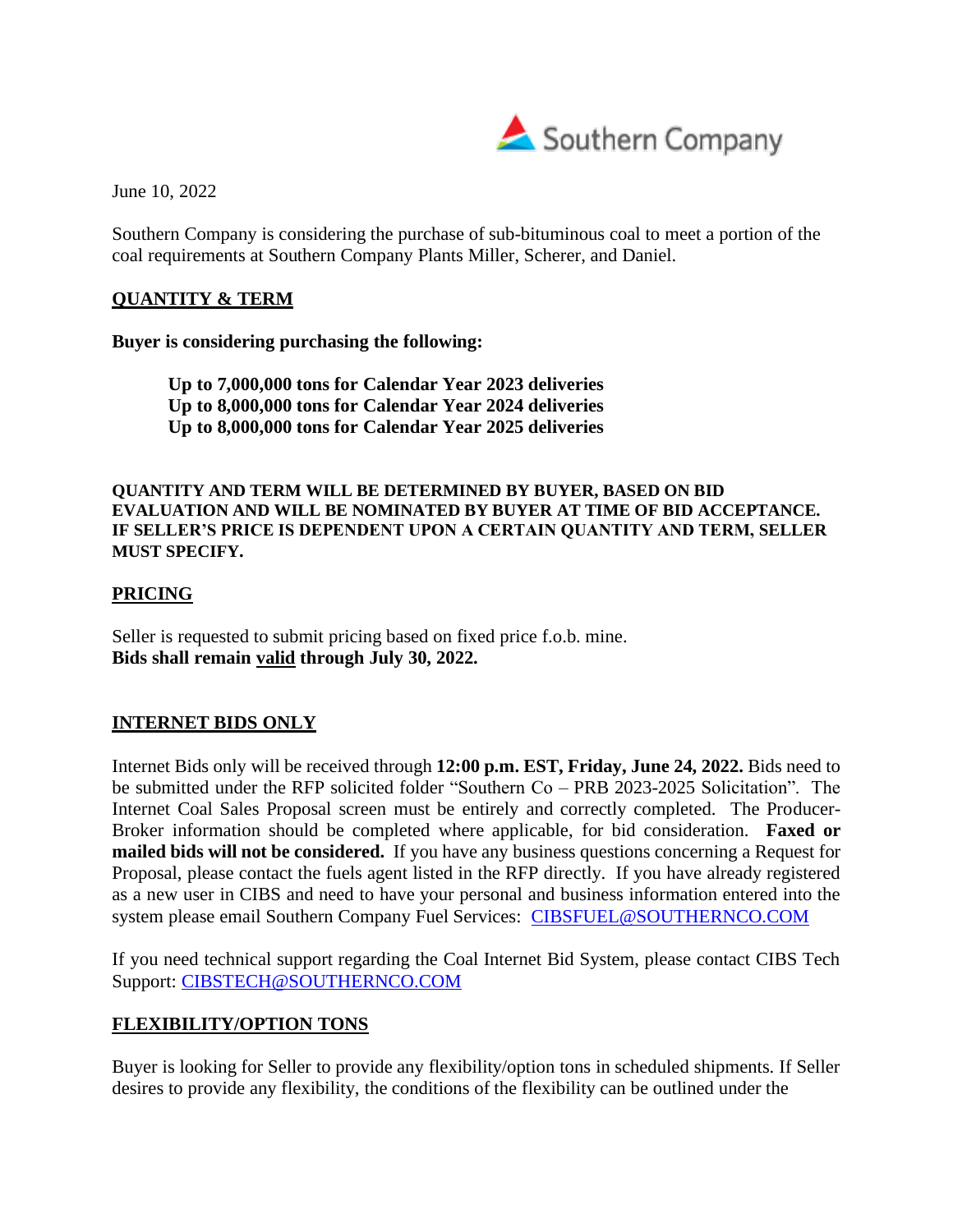comment section of the bid. It is not the intent of Buyer to resell or remarket flexible/option quantities.

#### **RAIL SHIPMENTS Offers from all Burlington Northern Santa Fe (BNSF) and Union Pacific (UP) origins will be considered.**

Offered coal must have a sulfur level no greater than 0.6 lbs per million Btu or 1.2 lbs SO2 per million Btu. Seller must have, at the loading point, a mechanical sampling system of "cutting the full coal stream" type or other system acceptable to Buyer in order to have the proposal considered. Samples taken by Seller at the loading point will be analyzed by Buyer and will govern for payment and quality administration purposes. Please include with the proposal additional information about Seller's ability to meet the sampling requirements of this bid. Seller will be required to determine the sulfur, btu/lb, ash and moisture content of each shipment of coal. Seller will provide an Electronic Data Interchange (EDI) to Buyer prior to the arrival of each coal shipment at the destination plant which will include the manifest and quality for each shipment. *Fax and/or email will not be proof of shipment and quality.*

If Seller has certified scales that conform to the Association of American Railroads "Scale Handbook," Seller's scales may be used to determine the weight of coal sold, subject to the approval of Buyer. Please include information about Seller's weighing system with the proposal. In the absence of acceptable scale weights from Seller, the weight of coal sold and delivered shall be determined by railroad scales.

Shipments must be loaded in electro-pneumatic quick dump hopper cars. Unit train shipments will be scheduled by the SCS Fuel Department after Seller's transportation coordinator has received complete purchase documentation (i.e. Purchase Order and Terms and Conditions). Seller must be prepared to load unit trains 7 days per week, 24 hours per day.

Price should be quoted f.o.b. railcar at the proposed loading facility.

# **ANALYSIS**

All Sellers are required to return analyses of the coal offered (taken and analyzed within six months of bid opening date) that will represent the quality of shipments under a Purchase Agreement. The analyses must include the hardgrove grindability index, a short proximate analysis (including Btu, sulfur, and four point reducing atmosphere ash fusion temperature), an ash mineral analysis, an ultimate analysis, and a trace element analysis (including arsenic, barium, beryllium, chlorine, chromium, cobalt, copper, fluorine, lead, mercury, nickel, manganese, and vanadium). These items should be shown in percentages.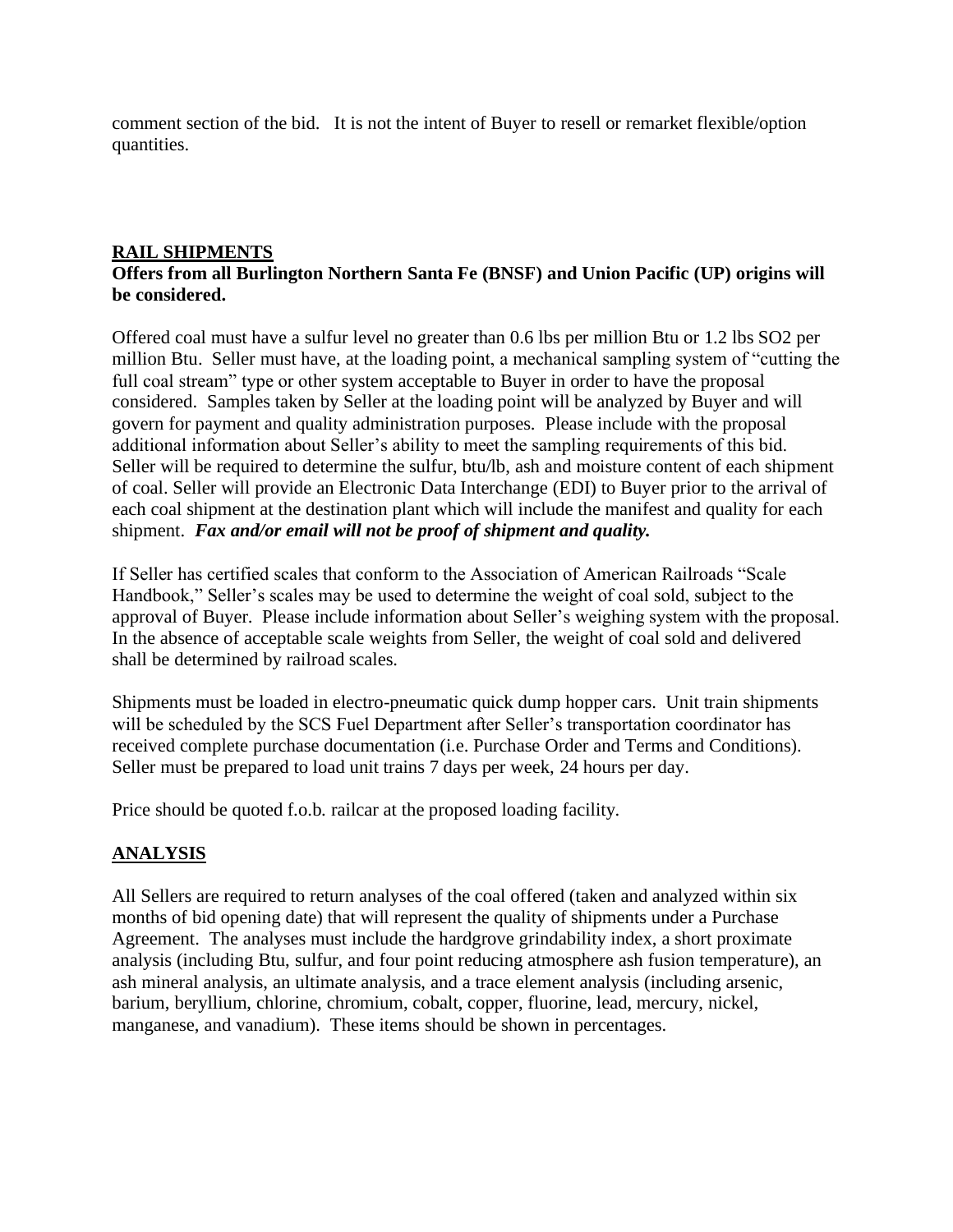# **CALORIFIC VALUE**

Please note that negative calorific value adjustments will be based on the total delivered price, including transportation costs. Positive calorific value adjustments will be based on f.o.b. mine price. **In order to avoid negative calorific value adjustments, please base guaranteed calorific value on demonstrated typical quality. If Seller takes exception to this provision, then the bid evaluation will be based on the rejection limit for Btu/Lb specified in the attached Coal Sales Proposal form and the quoted price will be btu-adjusted to that value.**

### **SULFUR**

**For all units with scrubbers in service during the term specified in the solicitation no sulfur adjustments shall apply to those scrubbed units and Purchaser will take this into consideration when evaluating bids. Seller should base his bid price on demonstrated typical sulfur quality.**

### **MISREPRESENTATIONS OF QUALITY**

There are serious economic and operational costs associated with the receipt of off-specification coals. Because of this fact, we urge you to represent Seller's coal as it will typically be received. Sellers who consistently ship coal which is outside the guaranteed specification range will be removed from the Southern Company bid list indefinitely.

#### **TERMS AND CONDITIONS**

Per the Terms and Conditions of the existing Master Coal Sales Agreement with Seller.

#### **SUPPLIER DIVERSITY**

The Seller acknowledges that the Buyer is committed to the ongoing growth and development of Small and Diverse Suppliers, as defined in this Section. The Seller acknowledges that it is important to the Buyer that it operates a Supplier Diversity Program that strongly encourages contracting opportunities to firms that are certified as having met the definition of a small business concern ("Small") which meets the Small Business Administration (SBA) size standards, or being at least 51% owned, controlled and operated by one or more members of the following diverse groups: women, African Americans, Asian-Pacific Americans, Sub-continent Asian Americans, Hispanic Americans, Native Americans, LGBT, disabled individuals and veterans ("Diverse Suppliers").

Upon execution of an Agreement with the Seller, the Buyer requests Seller provide quarterly reports to Buyer related to its Diversity Spend including the amount or percentage of Seller's business paid to these Small or Diverse Suppliers (the "Second Tier Report"). Instructions on the reporting process will be provided to Seller by Southern Company Supplier Diversity.